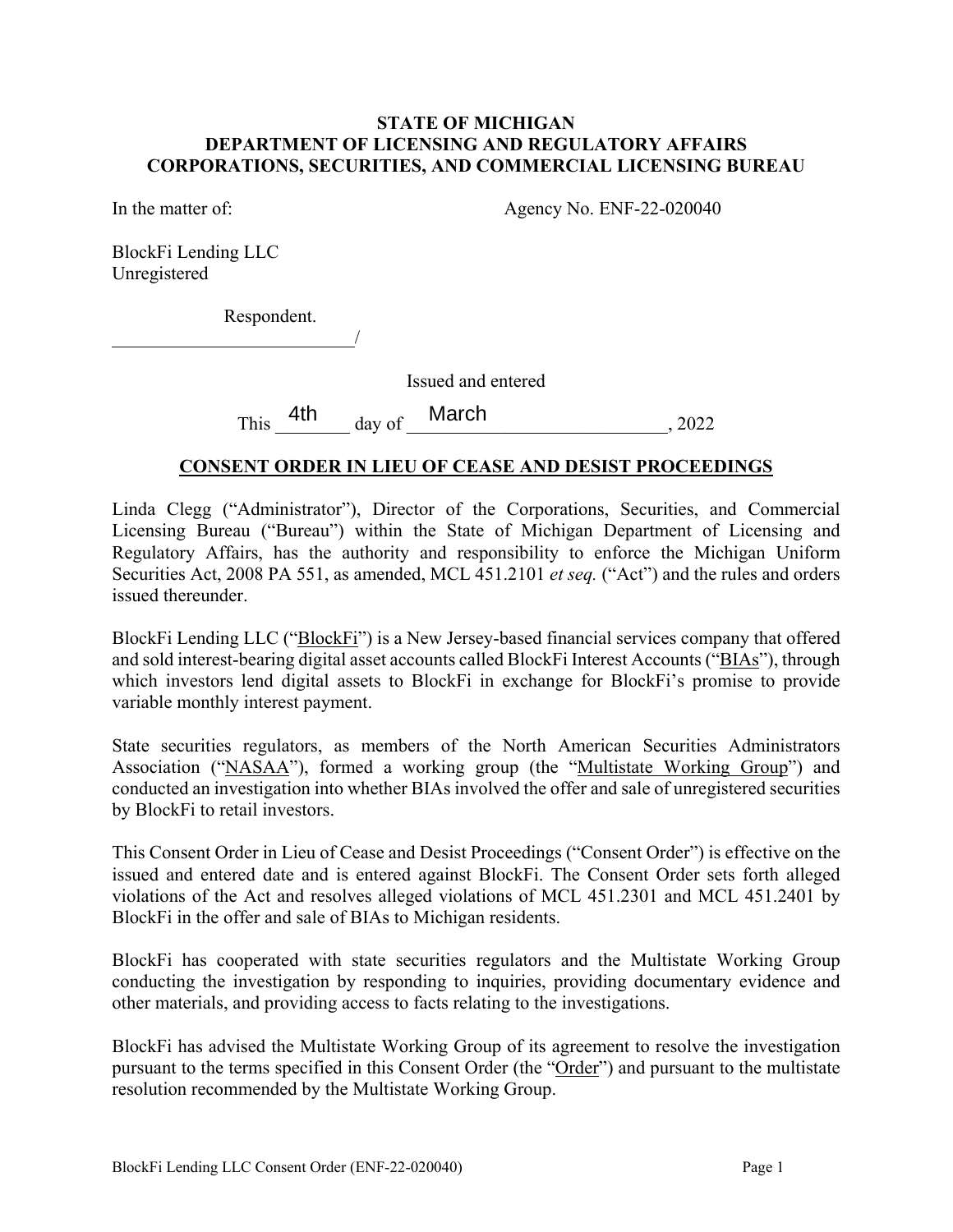BlockFi will cease and desist offering or selling the BIAs or any security that is not federal covered, exempt, or registered to new clients in the United States and cease accepting further investments or funds in the BIAs by current U.S. clients, unless and until the BIAs or other securities are federal covered, exempt, or registered.

BlockFi shall pay up to a total of fifty million dollars (\$50,000,000.00) in settlement payments divided equally among the 50 states, the District of Columbia, Puerto Rico, and the U.S. Virgin Islands and paid to each of the 53 Jurisdictions that enter into a consent order pursuant to the terms of BlockFi's agreement with the Multistate Working Group.

BlockFi elects to waive permanently any right to a hearing and appeal under MCL 451.2604(2) and (3) and the Administrative Procedures Act, 1969 PA 306, as amended, MCL 24.201 et seq., with respect to the entry of this Order.

BlockFi admits the jurisdiction of the Bureau in this matter.

Solely for the purpose of terminating the Multistate Working Group investigation and in settlement of the issues contained in this Consent Order, BlockFi, without admitting or denying the findings of fact or conclusions of law contained in this Order, consents to the entry of this Consent Order.

NOW, THEREFORE, the Administrator of the Act enters this Consent Order:

# **I. FINDINGS OF FACT**

1. The Bureau has jurisdiction over this matter pursuant to MCL 451.2301, MCL 451.2604, and MCL 451.2610.

2. BlockFi Inc., a Delaware corporation, incorporated on August 1, 2017, with offices at 201 Montgomery Street, Suite 263, Jersey City, New Jersey, is a financial services company that, through its subsidiaries, generates revenue through cryptocurrency and other digital asset trading, lending, and borrowing, as well as investments and other types of transactions.

3. BlockFi Trading LLC, a Delaware limited liability company formed on May 28, 2019, with offices at 201 Montgomery Street, Suite 263, Jersey City, New Jersey, is a wholly owned subsidiary of BlockFi Inc. and acts as a money transmitter that accepts money and digital assets from investors and transfers the funds to BlockFi for investment in BIAs.

4. BlockFi, a Delaware limited liability company formed on January 11, 2018, with offices at 201 Montgomery Street, Suite 263, Jersey City, New Jersey, is a wholly owned subsidiary of BlockFi Inc. and an affiliate of BlockFi Trading LLC and is the issuer of the BIAs.

5. Starting on January 7, 2021, members of the Multistate Working Group contacted BlockFi to notify it that it may have offered and sold securities that may not comply with state securities laws.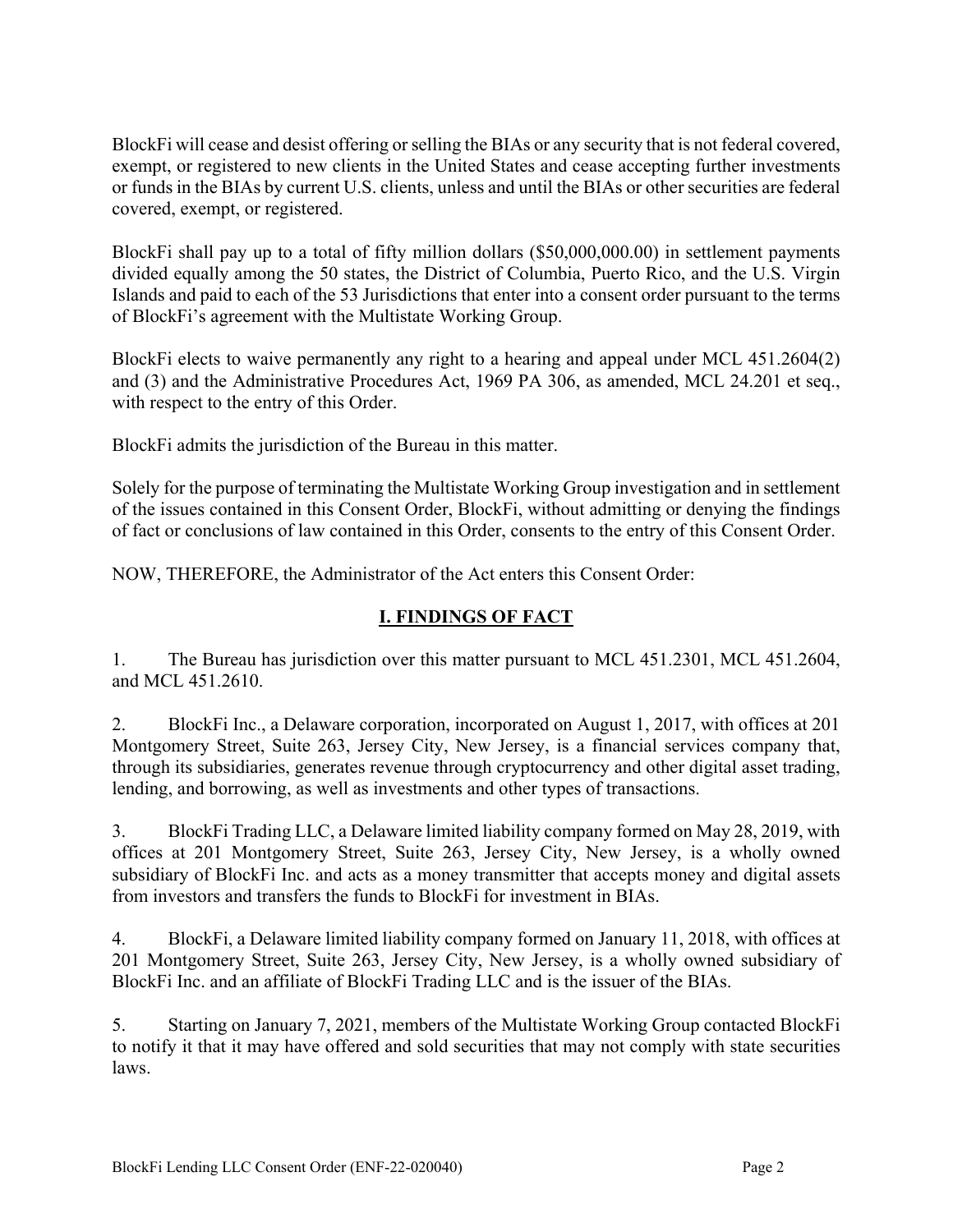6. On July 19, 2021, New Jersey filed a summary cease and desist order alleging BlockFi and its parent and affiliate, BlockFi Inc. and BlockFi Trading LLC, were offering and selling unregistered securities in the form of BIAs.

7. On July 22, 2021, Alabama filed an order to show cause alleging BlockFi and its parent and affiliate, BlockFi Inc. and BlockFi Trading LLC, were offering and selling unregistered securities in the form of BIAs.

8. On July 22, 2021, Texas filed a notice of hearing alleging BlockFi and its parent and affiliate, BlockFi Inc. and BlockFi Trading LLC, were offering and selling unregistered securities in the form of BIAs.

9. On July 22, 2021, Vermont filed a show cause order alleging BlockFi and its parent and affiliate, BlockFi Inc. and BlockFi Trading LLC, were offering and selling unregistered securities in the form of BIAs.

10. On July 29, 2021, Kentucky filed an emergency cease and desist order alleging BlockFi and its parent and affiliate, BlockFi Inc. and BlockFi Trading LLC, were offering and selling unregistered securities in the form of BIAs.

11. On September 23, 2021, Washington filed a statement of charges alleging BlockFi and its parent and affiliate, BlockFi Inc. and BlockFi Trading LLC, were offering and selling unregistered securities in the form of BIAs.

12. On February 14, 2022, BlockFi agreed to cease and desist offering and selling BIAs nationwide to new investors in the United States and cease and desist accepting further investments or funds in the BIAs by current U.S. investors, including in Michigan.

# THE OFFER AND SALE OF SECURITIES NATIONWIDE

13. From at least March 4, 2019 through February 14, 2022 (the "Relevant Period"), BlockFi has offered and sold securities in the form of interest-bearing digital asset accounts called BIAs and marketed, offered, and sold those securities to Michigan residents.

14. On March 4, 2019, BlockFi publicly announced the launch of the BIA, through which investors could lend digital assets to BlockFi and in exchange, receive interest, "paid monthly in cryptocurrency." Interest began accruing the day after assets were transmitted to BlockFi and compounded monthly, with interest payments made to accounts associated with each BIA investor, in digital assets, on or about the first business day of each month.

15. Investors in BIAs lent digital assets to BlockFi in exchange for BlockFi's promise to provide a variable monthly interest payment.

16. BlockFi represented it generated the interest it paid BIA investors by deploying investors' digital assets in various ways, including loans made to institutional investors, lending U.S. dollars to retail investors, and investing in digital assets, equities, and futures.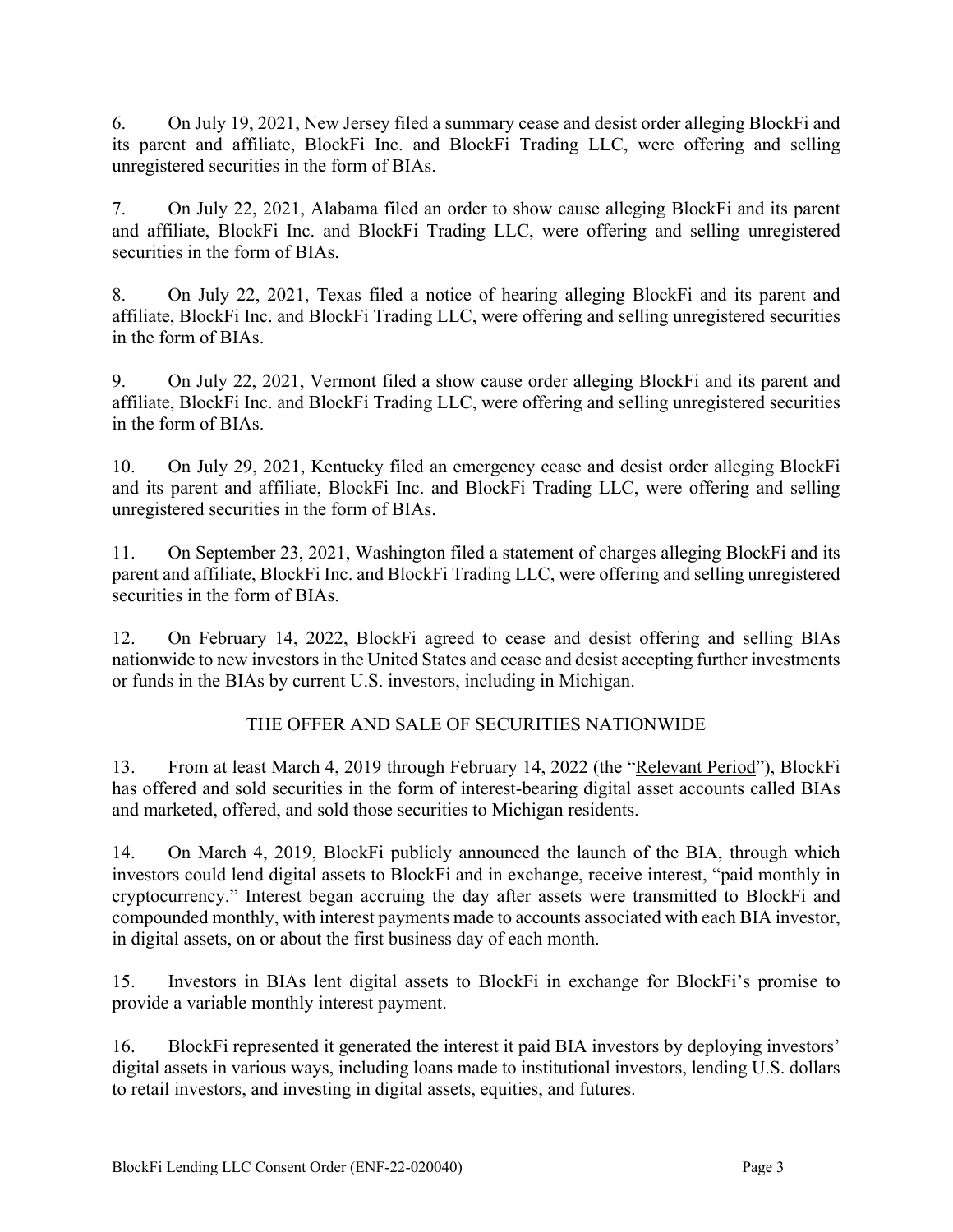17. Under BlockFi's terms for the BIA, investors:

grant BlockFi the right, without further notice to [the investor], to hold the cryptocurrency held in [the] account in BlockFi's name or in another name, and to pledge, repledge, hypothecate, rehypothecate, sell, lend, or otherwise transfer, invest or use any amount of such cryptocurrency, separately or together with other property, with all attendant rights of ownership, and for any period of time and without retaining in BlockFi's possession and/or control a like amount of cryptocurrency, and to use or invest such cryptocurrency at its own risk.

18. BlockFi offered and sold BIAs to obtain digital assets for the general use of its business, namely to use the assets in its lending and investment activities, which generated income both for BlockFi and to pay interest to BIA investors. BlockFi pooled the loaned assets, and exercised full discretion over how much to hold, lend, and invest. BlockFi had complete legal ownership and control over the digital assets loaned to it by BIA investors and advertised that it managed the risks involved.

19. To begin investing in a BIA, an investor could transfer digital assets to the digital wallet address assigned by BlockFi to the investor or purchase digital assets with fiat currency from BlockFi Trading LLC for the purpose of investing in a BIA. BlockFi Trading LLC accepted the digital asset or fiat from the investor, and then transferred the asset to BlockFi. BlockFi did not hold private keys for the investors' wallet addresses; rather, investors' digital assets were sent to BlockFi's wallet addresses at third-party custodians.



20. BIA investors were permitted to withdraw the equivalent to the digital assets they loaned to BlockFi and accrued interest at any time, with some limitations, and could borrow money in U.S. dollars against the amount of digital assets deposited in BIAs.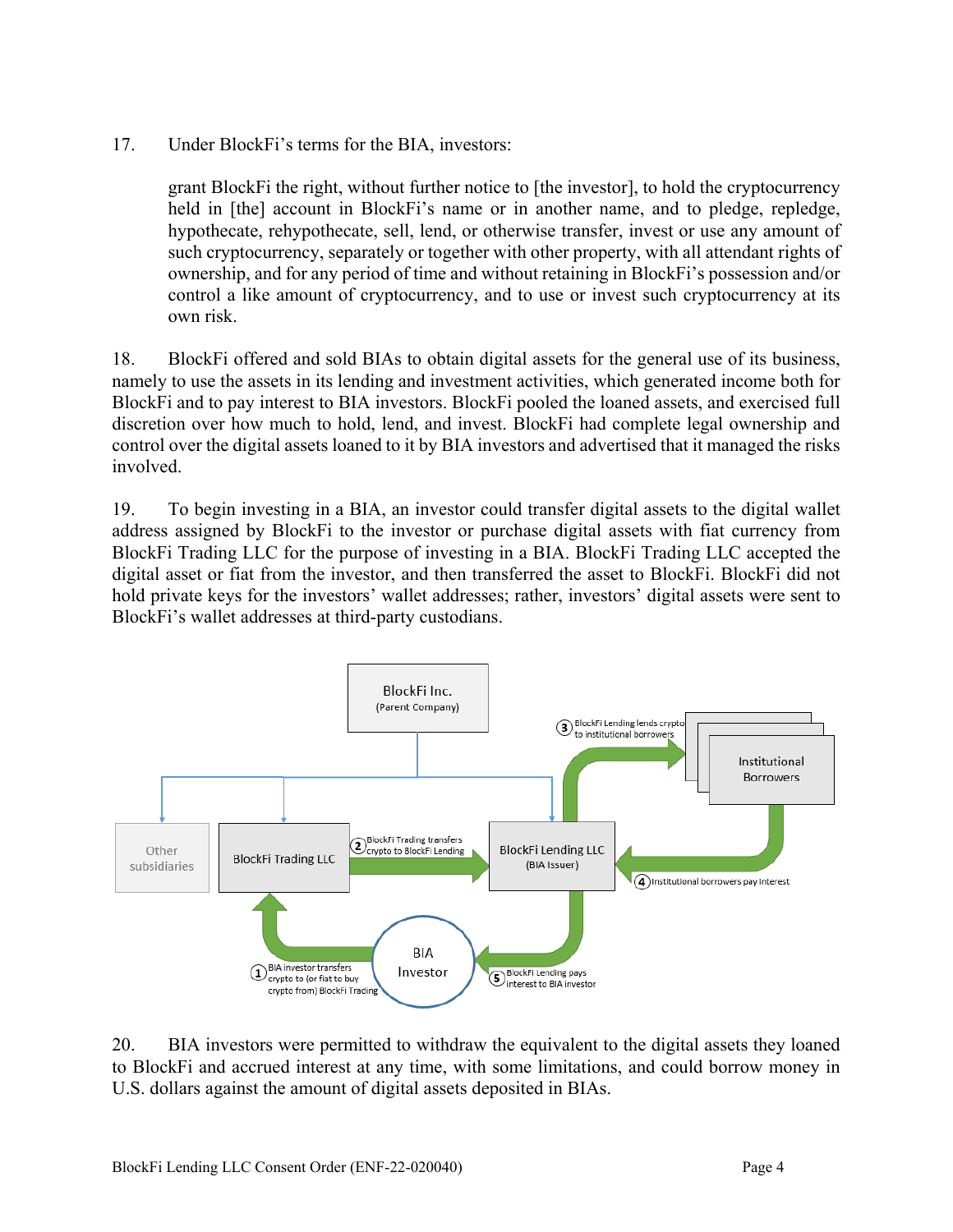21. BlockFi adjusted the interest rates payable on BIAs for particular digital assets periodically, and typically at the start of each month. BlockFi set the rates based, in part, on "the yield that [BlockFi] can generate from lending," to institutional borrowers, and thus interest rates were correlated with the efforts that BlockFi put in to generate that yield. BlockFi periodically adjusted its interest rates payable on the BIAs in part after analysis of current yield on its investment and lending activity. BIA investors could demand that BlockFi repay the loaned digital assets at any time.

22. As of March 31, 2021, BlockFi and its affiliates held approximately \$14.7 billion in BIA investor assets. As of December 8, 2021, BlockFi and its affiliates held approximately \$10.4 billion in BIA investor assets, and had approximately 572,160 BIA investors, including 391,105 investors in the United States.

23. As of December 31, 2019, BlockFi and its affiliates held approximately \$2,198,364 in BIA investor assets from Michigan residents. As of December 31, 2020, BlockFi and its affiliates held approximately \$48,856,150 in BIA investor assets from Michigan residents. As of December 31, 2021, BlockFi and its affiliates held approximately 134,648,211 in BIA investor assets from Michigan residents.

# MARKETING BLOCKFI'S BIA

24. BlockFi offered and sold the BIA securities to investors, including retail investors, through advertising and general solicitations on its website, www.blockfi.com. BlockFi also promoted distribution of the BIA offering through its social media accounts, including YouTube, Twitter, and Facebook. In addition, through its "Partner" program, an affiliate marketing program in which participants could "earn passive income by introducing your audience to financial tools for crypto investors," BlockFi extended its distribution of the BIA securities to retail investors through certain offers and promotions.

25. BlockFi regularly touted the profits investors may earn by investing in a BIA. When announcing the BIA, BlockFi promoted the interest earned, promising "an industry-leading 6.2% [annual percentage yield]," compounded monthly. BlockFi described it as "an easy way for crypto investors to earn bitcoin as they HODL."

26. Within the first few weeks of launching the BIA, BlockFi again touted investors' potential for profit. On March 20, 2019, BlockFi announced that BIAs experienced significant growth, including from large firms who participated in BIAs "as a way to bolster their returns." BlockFi asserted that its "mission is to provide the average crypto investor with the tools to build their wealth," and that it "look[ed] forward to giving even more investors a chance to earn a yield on their crypto."

27. On April 1, 2019, BlockFi began to "tier" the interest rates that investors received, initially announcing that "BIA balances of up to and including 25 [Bitcoin] or 500 [Ether] (equivalent to roughly \$100,000 and \$70,000 respectively) will earn the 6.2% APY interest rate. All balances over that limit will earn a tiered rate of 2% interest." Even when changing the interest rates customers receive, BlockFi touted the yields to investors. On August 27, 2021, BlockFi stated that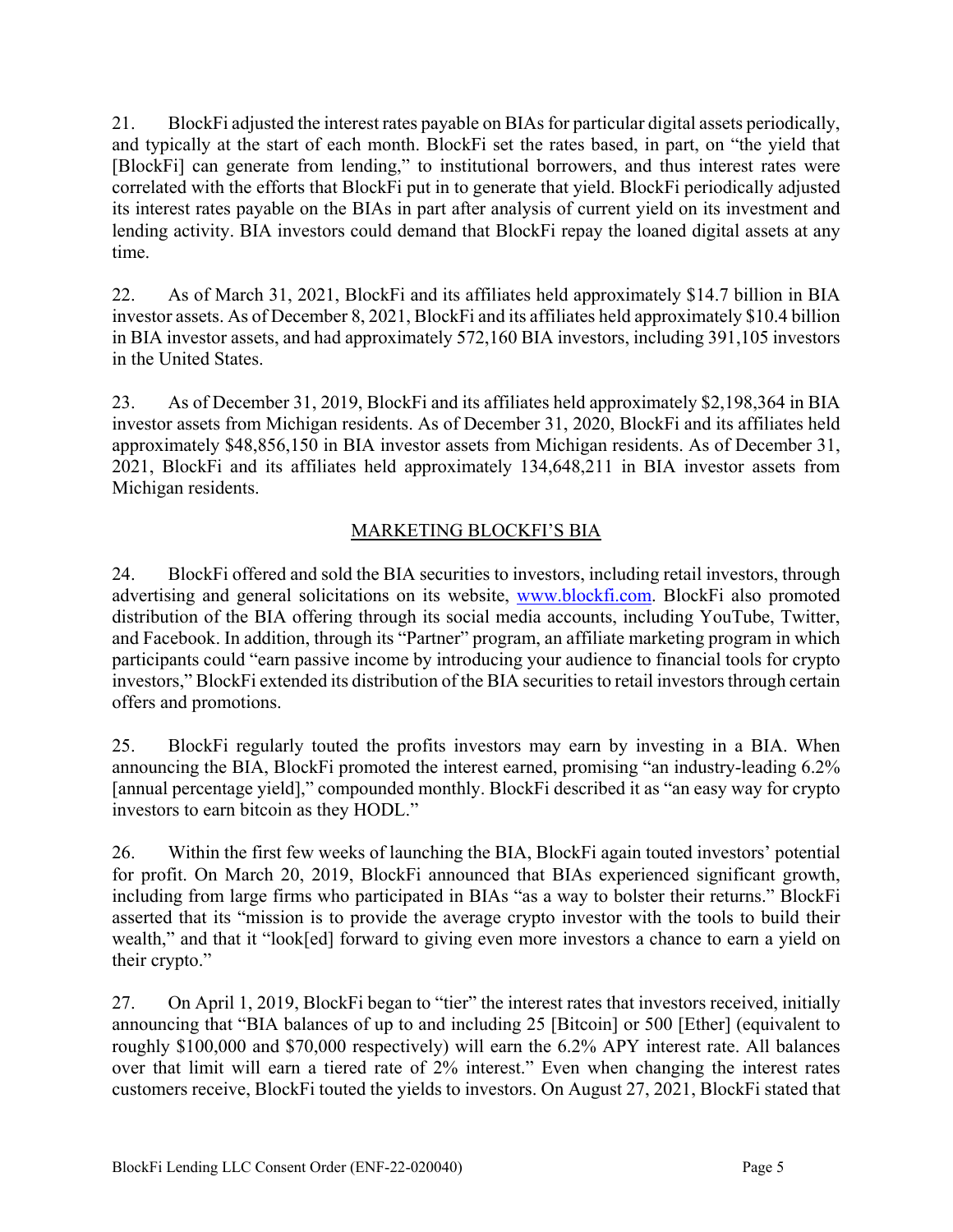the adjustments to interest rates are done "with the goal of maintaining great rates for the maximum number of clients."

28. On January 1, 2021, BlockFi advertised that it had "distributed more than \$50 million in monthly interest payments to [its] clients."

29. As of November 1, 2021, the interest rates BlockFi paid investors ranged from 0.1% to 9.5%, depending on the type of digital asset and the size of the investment. For example, investors could receive 9.5% in interest for up to 40,000 Tether ("USDT") and 8.5% for anything over 40,000 USDT, as well as 4.5% interest for up to 0.1 Bitcoin ("BTC"), 1% for 0.1 to 0.35 BTC, and 0.1% for anything over 0.35 BTC.

### MISREPRESENTATION OF COLLATERALIZATION PRACTICES FOR INSTITUTIONAL LOANS

30. BlockFi's offer of BIAs included on its website a statement of material fact that was untrue or omitted a statement of material fact necessary to make the statement made not misleading in light of the circumstances under which it was made from March 4, 2019 to August 31, 2021, concerning its collateral practices and, therefore, the risks associated with its lending activity.

31. Beginning at the time of the BIA launch on March 4, 2019 and continuing to August 31, 2021, BlockFi made a statement in multiple website posts that its institutional loans were "typically" over-collateralized, when in fact, most institutional loans were not.

32. When BlockFi began offering the BIA investment, it intended to require overcollateralization on a majority of its loans to institutional investors, but it quickly became apparent that large institutional investors were frequently not willing to post large amounts of collateral to secure their loans.

33. Approximately 24% of institutional digital asset loans made in 2019 were overcollateralized; in 2020 approximately 16% were over-collateralized; and in 2021 (through June 30, 2021) approximately 17% were over-collateralized.

34. As a result, BlockFi's statement materially overstated the degree to which it secured protection from defaults by institutional borrowers through collateral. Through operational oversight, BlockFi's personnel failed to take steps to update the website statement to accurately reflect the fact that most institutional loans were not over-collateralized.

35. Although BlockFi made other disclosures on its website regarding its risk management practices, because of BlockFi's misrepresentations and omissions about the level of risk in its loan portfolio, BIA investors did not have complete and accurate information with which to evaluate the risk that, in the event of defaults by its institutional borrowers, BlockFi would be unable to comply with its obligation to pay BIA investors the stated interest rates or return the loaned digital assets and accrued interest to investors upon demand.

## FAILURE TO COMPLY WITH REGISTRATION REQUIREMENTS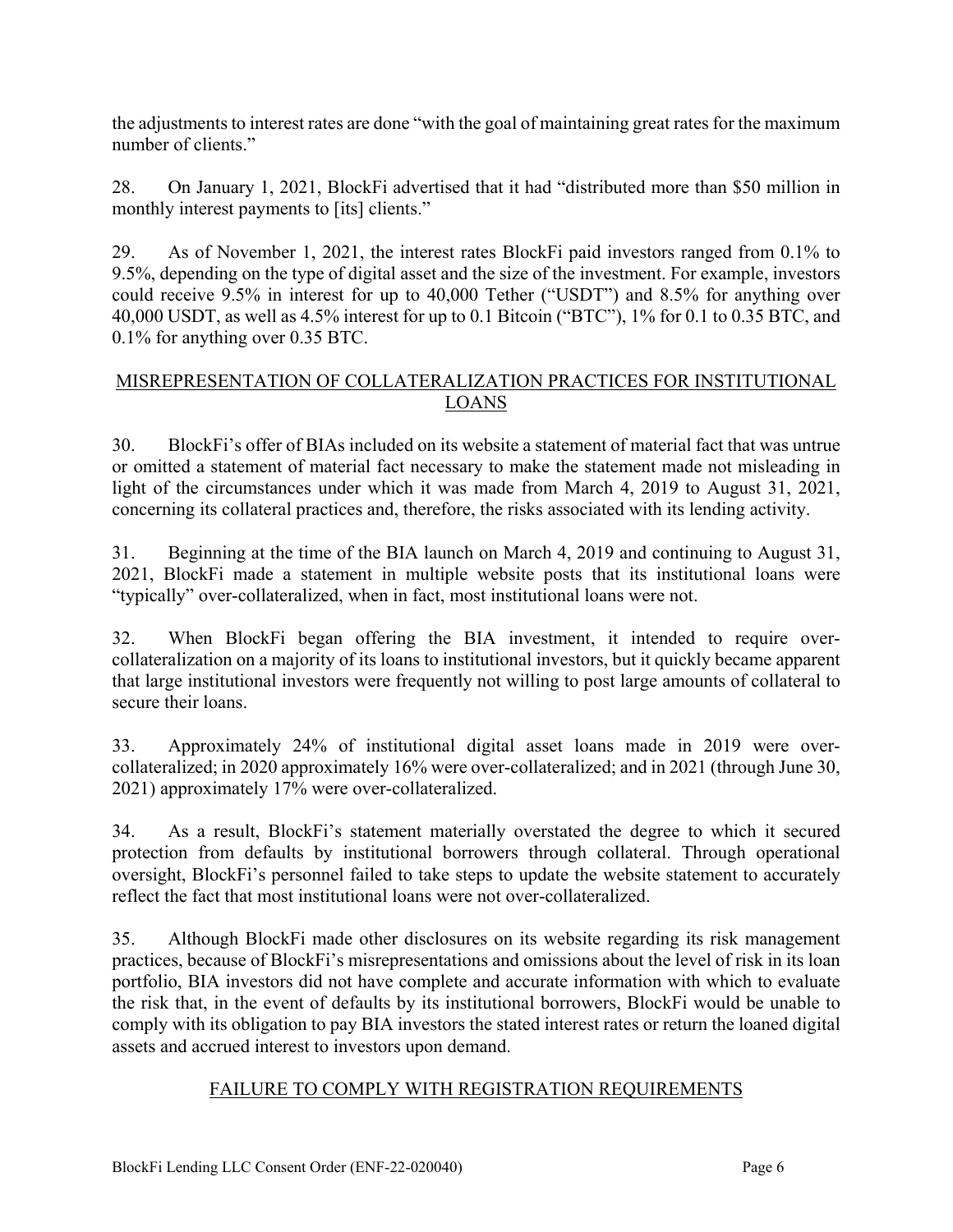36. During the Relevant Period, BlockFi's offer and sale of BIAs was not done subject to a preemption, exception, or exemption from registration under MCL 451.2301.

37. During the Relevant Period, BlockFi offered and sold securities in Michigan that were not federal covered, exempt, or registered as required by MCL 451.2301.

38. During the Relevant Period, BlockFi offered and sold securities in Michigan without being registered as a broker-dealer as required by MCL 451.2401.

## **II. CONCLUSIONS OF LAW**

39. The BIAs are securities as defined in MCL 451.2102c(c).

40. During the Relevant Period, BlockFi's offer and sale of securities in Michigan that were not federal covered, exempt, or registered in Michigan violated MCL 451.2301.

41. During the Relevant Period, BlockFi's offer and sale of securities in Michigan without being registered as a broker-dealer violated MCL 451.2401.

42. During the Relevant Period, BlockFi's offer included a statement of material fact that was untrue or omitted a statement of material fact necessary to make the statement made not misleading in light of the circumstances under which it was made on its website concerning its collateral practices and, therefore, the risks associated with its lending activity.

43. The foregoing violations of MCL 451.2301 and MCL 451.2401 constitute the basis for the assessment of a civil fine against BlockFi pursuant to MCL 451.2604(4).

# **III. UNDERTAKING**

44. BlockFi's parent, BlockFi Inc., undertakes and agrees to file with the Bureau an application for registration to offer and sell a new investment product, BlockFi Yield, which BlockFi Inc. intends to register under the federal Securities Act of 1933, as required for a registration by coordination under MCL 451.2303.

45. BlockFi and BlockFi's parent, BlockFi Inc., further undertake and agree to cease and desist offering or selling BIAs or any security that is not federal covered, exempt, or registered to new investors in the United States and cease and desist accepting further investments or funds in the BIAs by current U.S. investors unless and until the BIAs or other securities have been registered by the Bureau or are otherwise exempt.

46. BlockFi's parent, BlockFi Inc., undertakes and agrees to file with the Bureau for registration as a broker-dealer or engage a registered broker-dealer as required by MCL 451.2401 before offering or selling securities, unless otherwise exempt.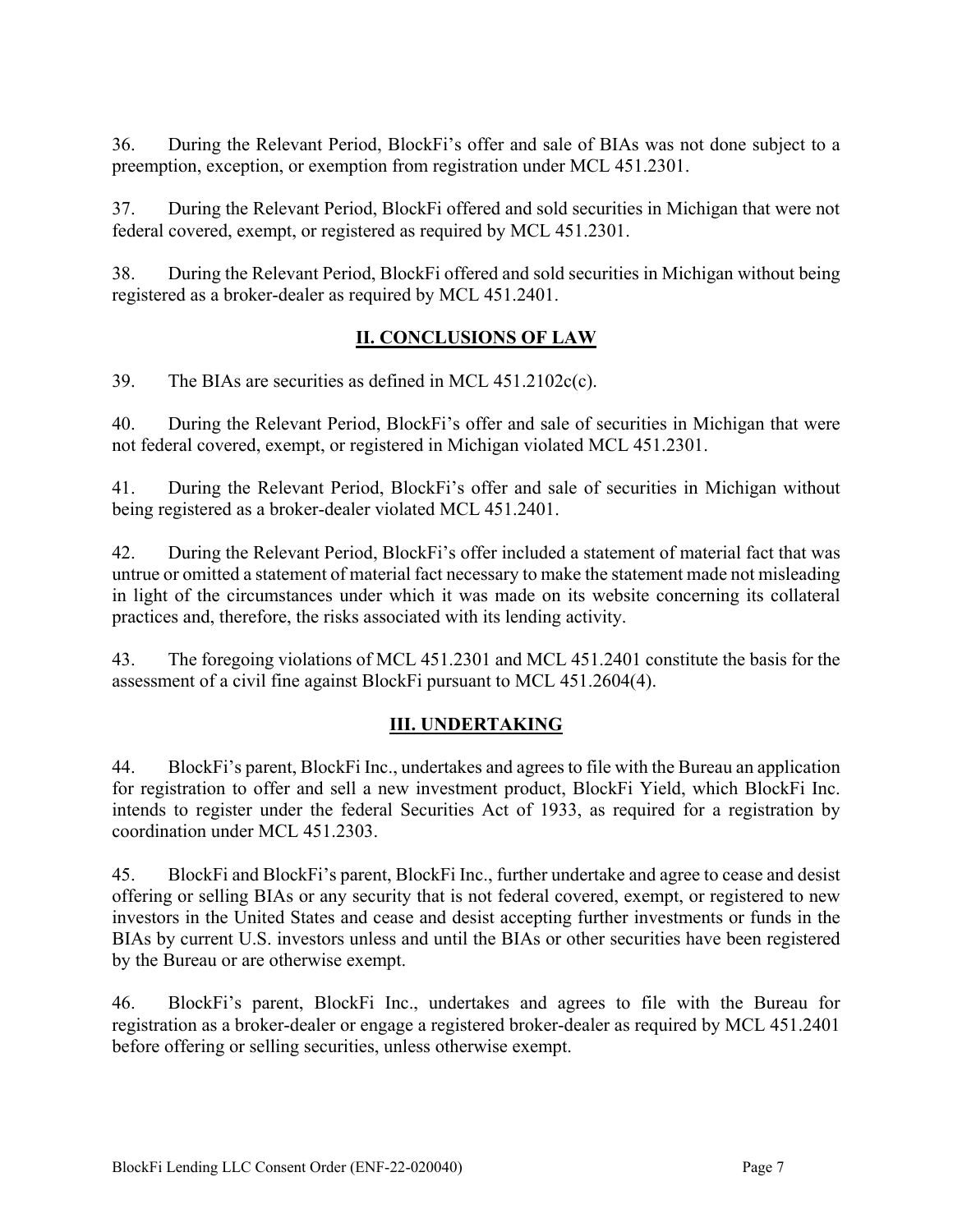47. BlockFi's parent, BlockFi Inc., undertakes and agrees to cease and desist making statements of material fact that are untrue or omitting to make statements of material fact necessary to make other statements made not misleading in light of the circumstances under which they were made.

48. BlockFi undertakes and agrees to pay a civil fine in the amount of \$943,396.22 in installments described in this Consent Order.

## **IV. ORDER**

On the basis of the Findings of Facts, Conclusions of Law, and BlockFi's consent to the entry of this Order.

## IT IS HEREBY ORDERED:

49. This Order concludes the investigation by the Bureau and resolves any other action the Bureau could commence against BlockFi and its affiliates concerning the Findings of Fact and Conclusions of Law, including as it relates to the offer and sale of BIAs without registration, qualification, or otherwise complying with an exemption and the above-referenced statements regarding BlockFi's collateral practices made thereto during the Relevant Period.

50. This Consent Order in Lieu of Cease and Desist Proceedings against BlockFi resolves the matter investigated by the Multistate Working Group as it relates to prior offers and sales of securities in Michigan.

51. This Order is entered into solely for the purpose of resolving the referenced multistate investigation and the Bureau and is not intended to be used for any other purpose. Other than the obligations and provisions set forth herein, this Order does not limit or create liability for BlockFi nor limit or create defenses for BlockFi to any claims.

52. This Order and the order of any other State in any proceeding related to BlockFi's agreement to resolve the above-referenced multistate investigation (collectively, the "Orders") shall not be used as sole grounds to deny registration or qualification of securities issued by BlockFi or its parent BlockFi Inc.

53. This Order is not intended to subject any Covered Person to any disqualifications under the laws of the United States, any state, the District of Columbia, Puerto Rico, or the U.S. Virgin Islands, or under the rules or regulations of any securities or commodities regulator or selfregulatory organization, including, without limitation, any disqualification from relying upon the state or federal registration exemptions or safe harbor provisions. "Covered Persons" means BlockFi, its parent, or any of its affiliates and their current or former officers, directors, employees, or other persons that could otherwise be disqualified as a result of the Orders.

54. This Order does not preclude BlockFi from paying interest or returns to existing clients, refunding principal to investors consistent with the terms of the BIAs, or otherwise lawfully dealing with existing clientele.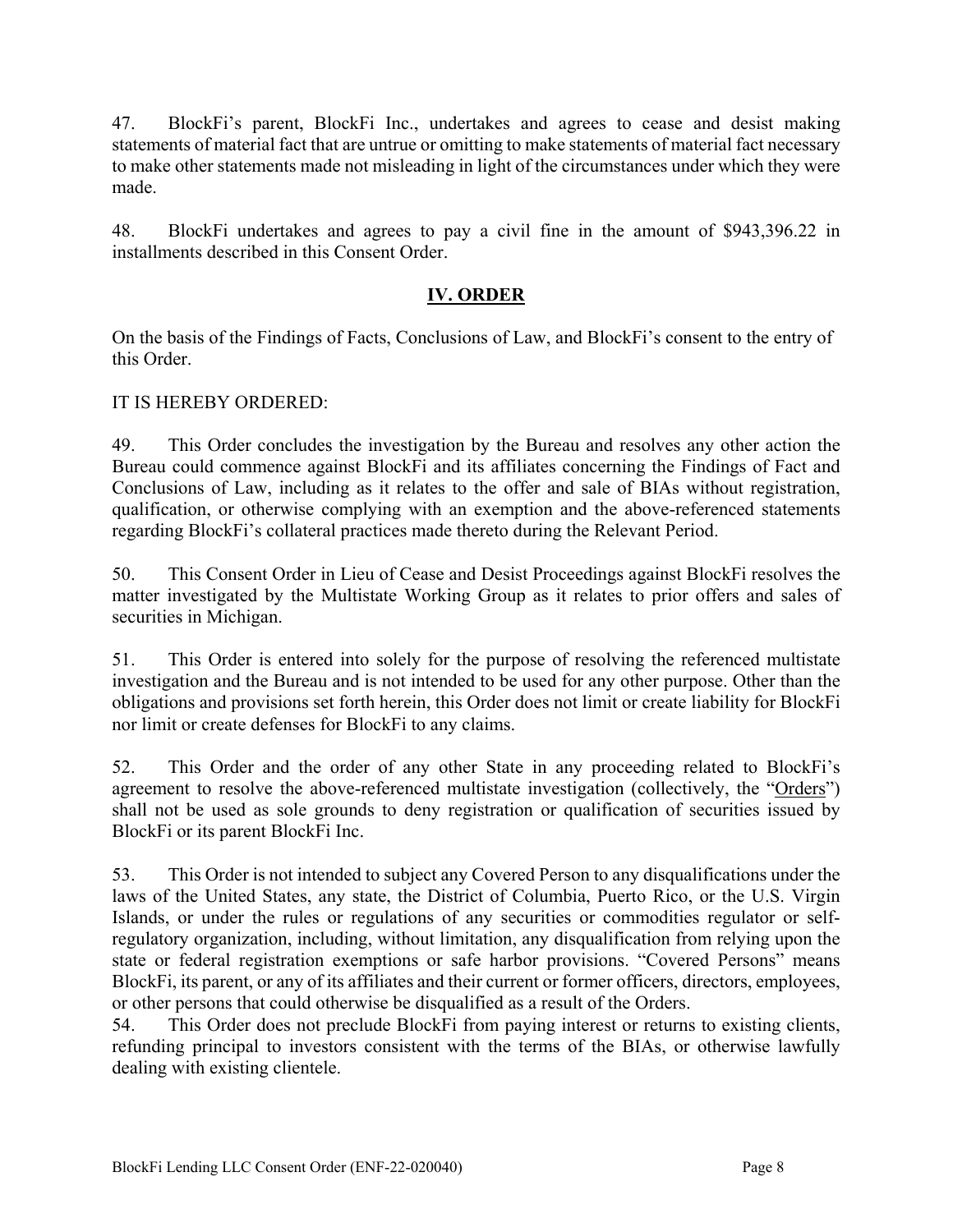55. BlockFi is hereby ORDERED to cease and desist from offering or selling the BIAs or any security that is not federal covered, exempt from registration, or registered to new investors in Michigan and to cease and desist accepting further investments or funds in the BIAs by current Michigan investors, unless and until the BIAs or other securities are federal covered, exempt from registration, or registered in Michigan.

56. BlockFi is hereby ORDERED to pay a civil fine in the amount of \$943,396.22 to the Securities Investor Education and Training Fund.

57. Payment shall be made in the following installments:

- a. \$188,679.24 within 14 days of the entry of this Order;
- b. \$188,679.24 no later than August 15, 2022;
- c. \$188,679.24 no later than February 14, 2023;
- d. \$188,679.24 no later than August 14, 2023;
- e. \$188,679.26 no later than February 14, 2024.

58. If BlockFi fails to make any payment by the date agreed and/or in the amount agreed according to the schedule set forth above, all outstanding payments under this Order, including post-order interest, minus any payments made, shall become due and payable immediately at the discretion of the staff of the Bureau without further application to the Bureau.

59. Payment must be made pursuant to the Fine Payment Instruction forms that have been provided to BlockFi.

60. This Order shall be binding upon BlockFi, its parent and affiliates, and their respective successors and assigns with respect to the provisions above and all future obligations, responsibilities, undertakings, commitments, limitations, restrictions, events, and conditions.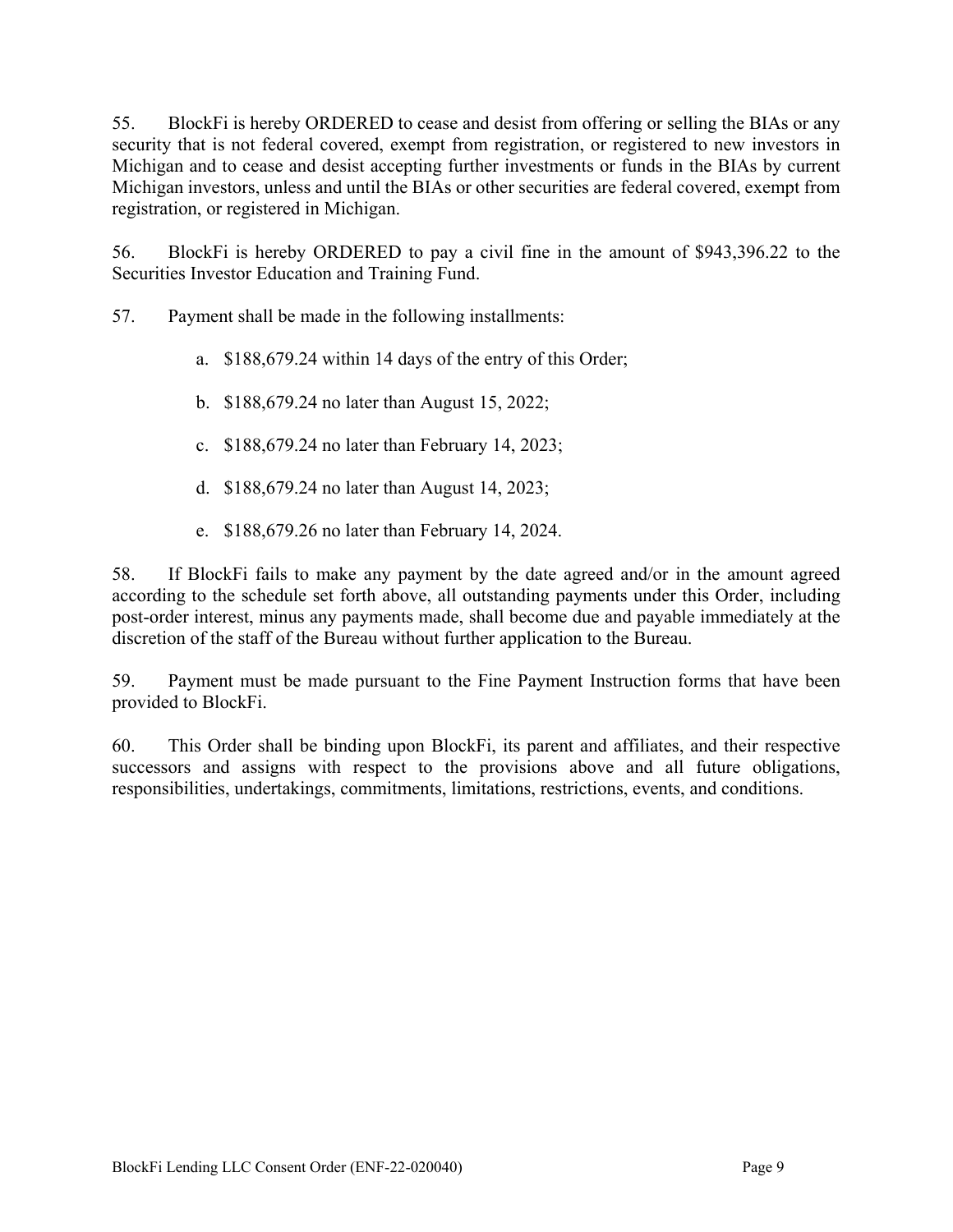### **CONSENT TO ENTRY OF ADMINISTRATIVE ORDER BY BLOCKFI**

BlockFi hereby acknowledges that it has been served with a copy of this Order, has read the foregoing Order, is aware of its right to a hearing and appeal in this matter, and has waived the same.

BlockFi admits the jurisdiction of the State of Michigan, Department of Licensing and Regulatory Affairs, Corporations, Securities, and Commercial Licensing Bureau; neither admits nor denies the Findings of Facts and Conclusions of Law contained in this Order; and, consents to entry of this Order by the Administrator as settlement of the issues contained in this Order.

BlockFi agrees that it shall not claim, assert, or apply for a tax deduction or tax credit with regard to any state, federal, or local tax for any civil fine that BlockFi shall pay pursuant to this Order.

BlockFi states that no promise of any kind or nature whatsoever was made to it to induce it to enter into this Order and that it has entered into this Order voluntarily.

Jonathan Mayers epresents that s/he is General Counsel of BlockFi and that, as such, has been authorized by BlockFi to enter into this Order for and on behalf of BlockFi.

Dated this  $4th$  day of March , 2022.

BlockFi Lending LLC

**DocuSigned by:**  $\frac{Dy.}{T,(1)e^{C-ADEC770BC65B4DB...}}$ By:  $\rightarrow$  or roughly

Title: \_\_\_\_\_\_\_\_\_\_\_\_\_\_\_\_\_\_\_\_\_\_\_\_\_\_\_\_ General Counsel

BlockFi Lending LLC Consent Order (ENF-22-020040) Page 10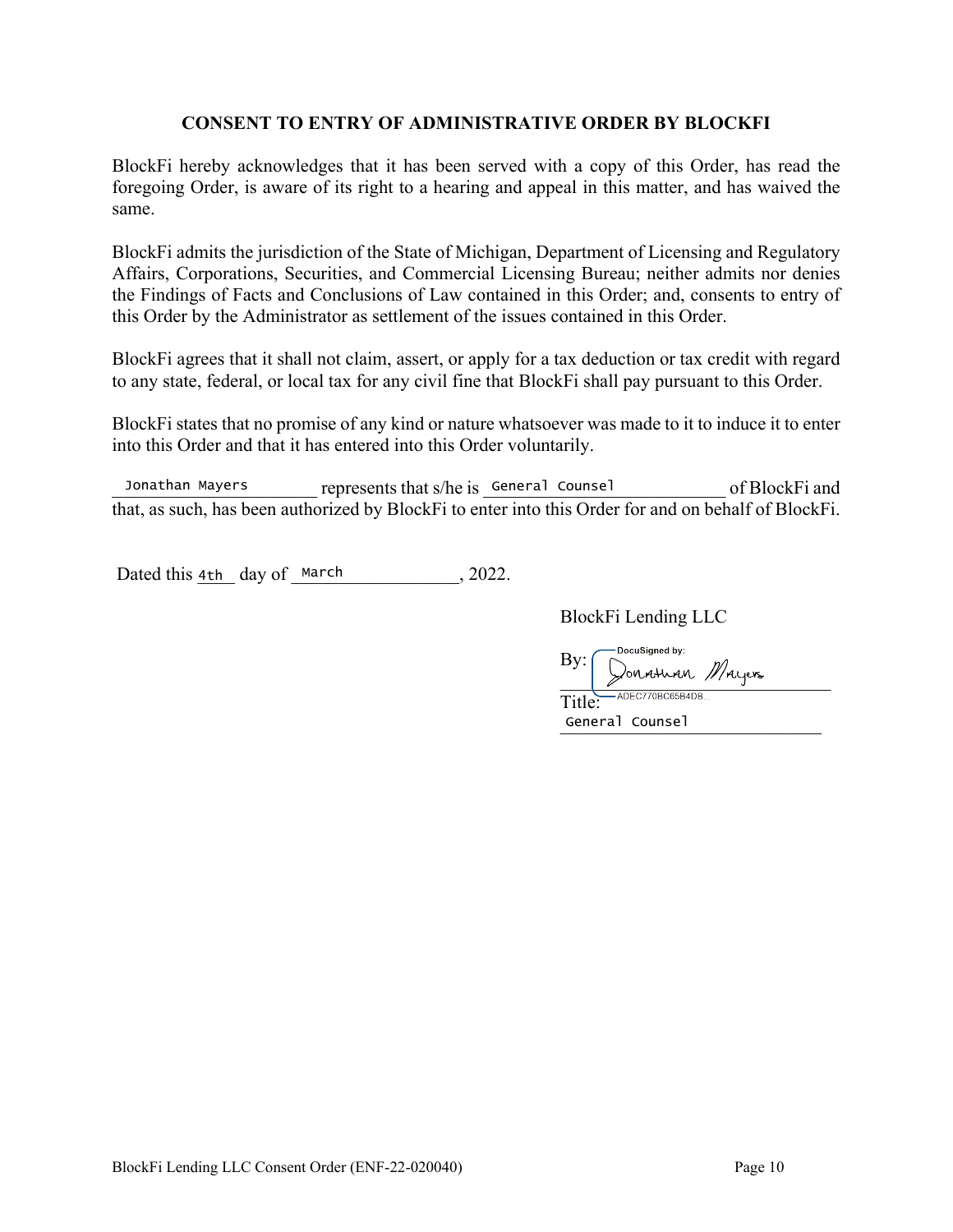### **CONSENT TO ENTRY OF ADMINISTRATIVE ORDER BY BLOCKFI INC.**

BlockFi Inc., BlockFi Lending LLC's parent, hereby acknowledges that it has been served with a copy of this Order, has read the foregoing Order, is aware of its right to a hearing and appeal in this matter, and has waived the same.

BlockFi Inc. admits the jurisdiction of the State of Michigan, Department of Licensing and Regulatory Affairs, Corporations, Securities, and Commercial Licensing Bureau; neither admits nor denies the Findings of Facts and Conclusions of Law contained in this Order; and, consents to entry of this Order by the Administrator as settlement of the issues contained in this Order.

BlockFi Inc. unconditionally guarantees payment of the civil fine in the amount of Nine Hundred forty-three thousand three hundred ninety-six dollars and twenty-two cents (\$943,396.22) as agreed in this Order.

BlockFi Inc. agrees that it shall not claim, assert, or apply for a tax deduction or tax credit with regard to any state, federal, or local tax for any civil fine that BlockFi Inc. shall pay pursuant to this Order.

BlockFi Inc. states that no promise of any kind or nature whatsoever was made to it to induce it to consent to this Order and that it has consented to this Order voluntarily.

Jonathan Mayers represents that s/he is General Counsel of BlockFi Inc. and that, as such, has been authorized by BlockFi Inc. to enter into this Order for and on behalf of BlockFi Inc. Jonathan Mayers

Dated this  $4th$  day of March , 2022.

BlockFi Inc.

DocuSianed by:  $\overline{\phantom{a}}$ --<br>—— ADEC770BC65B4DB... By: \_\_\_\_\_\_\_\_\_\_\_\_\_\_\_\_\_\_\_\_\_\_\_\_\_\_\_\_\_ Title: \_\_\_\_\_\_\_\_\_\_\_\_\_\_\_\_\_\_\_\_\_\_\_\_\_\_\_\_ General Counsel